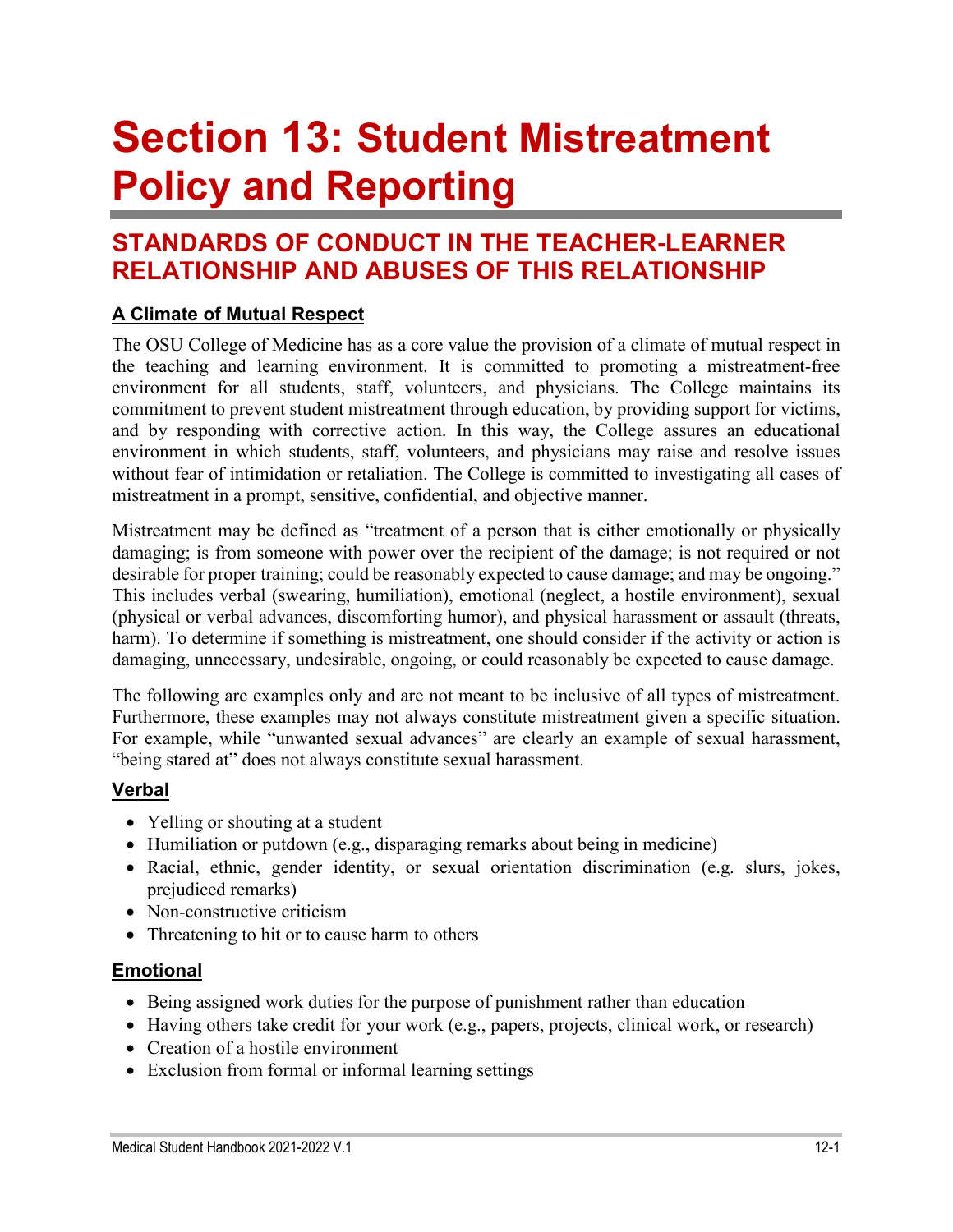- Threats to one's academic standing (e.g., threatening to fail, to lower grades, or to give a poor evaluation)
- Being requested to perform personal duties for supervisors (Examples: getting refreshments such as coffee or picking up cleaning)

## **Sexual**

- Being stared at or leered at
- Unwelcome sexual comments, jokes, innuendoes, or taunting remarks about one's body, attire, age, gender, sexual orientation, or marital status
- Malicious gossip pertaining to sexual habits
- Display of pornographic, sexually offensive, or degrading pictures
- Unwanted sexual advances, including unnecessary physical contact by touching, pinching, or patting
- Nonconsensual sexual intimacy with or without actual intercourse
- For more detailed information regarding sexual misconduct/harassment, see section 15.

## **Physical**

- Being pushed, shoved, shaken, or tripped
- Being slapped, hit, punched, or kicked
- Assault with a weapon (e.g., needle or surgical instrument)
- Aggressive violation of one's personal space (e.g. "getting in one's face")

Mistreatment is to treat in a harmful, injurious, or offensive way; to attack in words; to speak insultingly, harshly, and unjustly to or about a person; and to revile by name calling or speaking unkindly to an individual in a contentious manner. Mistreatment is further defined to be particularly unnecessary or avoidable acts or words of a negative nature inflicted by one person on another person or persons.

Harassment is verbal or physical conduct that creates an intimidating and/or hostile work or learning environment in which submission to such conduct is a condition of one's professional training.

Discrimination is a behavior, action, interaction, and/or policy that adversely affect one's work because of disparate treatment, disparate impact, or the creation of a hostile or intimidating work or learning environment.

# **MECHANISM FOR PROMPT HANDLING OF COMPLAINTS**

# **Faculty/Staff-to-Student Abuse**

Academic program directors, committees, and staff work to create a learning environment that is mistreatment-free and a climate that has at its core mutual respect among students and all personnel. Problems may be reported the following persons based on the specific issue and the student's comfort level.

Students may report incidents of mistreatment and other concerns through several different routes.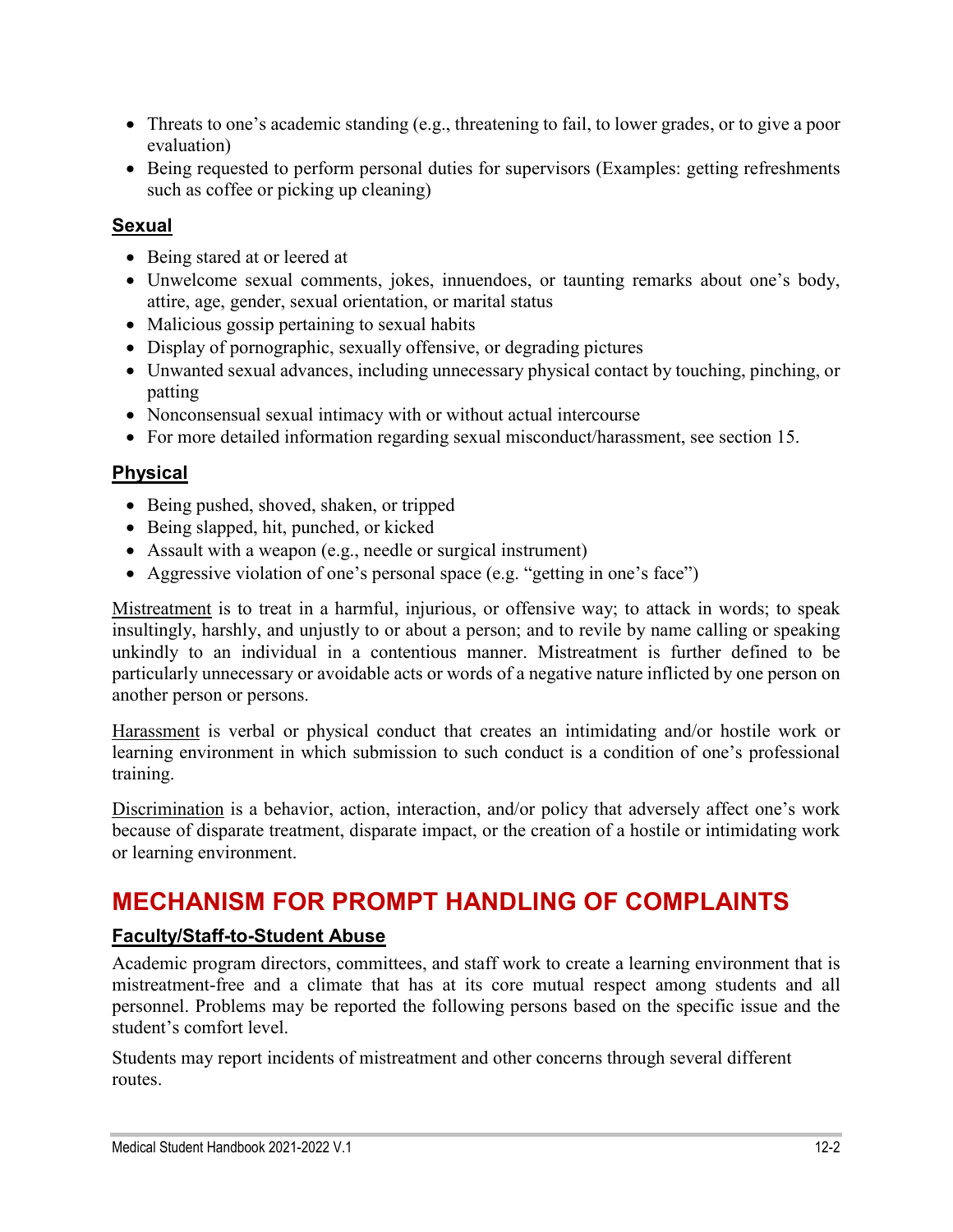Mistreatment may be reported to Dr. Alex Grieco, Dr. McCallister, Dr. Clinchot, LSI Course Directors, Dr. Lisa Christian – the medical student advocate, and the various offices below. For urgent concerns, students may call 614-685-3059 (the 155 Meiling Office) and listen through the recording to find out how to contact the **Dean on Call**.

#### **VITALS Learning Environment Concern "Red Button"**

Students may report learning environment concerns through the red button in VITALS either anonymously or privately and Dr. Grieco will be notified of this report by email and investigate. If the reporter is not anonymous, he will reach out for more information and to learn the student's preference about how this incident be handled. Anonymous reporting limits the ability to investigate thoroughly or to close the loop and report back to the reporter about actions taken.

**Clinical clerkships and rotations** have their own internal structure, based on mutual respect and a dedication to resolve issues of mistreatment at the most effective level, in the timeliest manner. Often the clerkship/rotation personnel are the most effective at resolving mistreatment situations that occur in the third and fourth years. Specifically, students should contact the appropriate clerkship personnel based on the issue and the student's comfort level including:

- Unit director/Ring director of integration (faculty)
- Program Coordinator (staff)
- Department Chair (faculty)

Students may report an incident that occurred in a clerkship to personnel outside the clerkship if they feel more comfortable doing so. This also applies to incidents that may occur at other hospitals or community locations, where students can report incidents to course directors (faculty) or the hospital medical education offices (staff).

#### **Student Evaluation of Instruction or Course Forms**

Learning environment concerns and mistreatment are often reported by students on their student evaluation of instruction forms or in the course/rotation. If the student gives a low score on the respect questions ("I was treated with respect by this teacher", or "I witnessed others be treated by respect by this teacher"), then a notification of a low score will go to the course coordinator/director for evaluation. The procedure is that that coordinator or course director contacts the student to ask them more about the situation and the course or ring leadership then discusses possible interventions and the desired timing of the intervention. Students may ask that the intervention be delayed until they are off the service/course/ring and their evaluations are completed. Often, the required intervention may be a simple conversation to educate the teacher about the concern and how they can do better in the future. Reports are kept confidential but it can be difficult to assure that the teacher does not know the identity of the complainant if the incident is particularly unique and/or memorable. More serious or repeated incidents may result in elevation to an associate dean, chair or higher level with more severe disciplinary or educational interventions including reprimand, probation, referral to a medical center professionalism committee, counseling, removal from teaching duties, and even termination of employment. Drs. Grieco and Dr. Christian also review the low score reports twice a month to make sure that they are being addressed by the course leadership and to look for patterns or service sites with general learning environment concerns. They may also reach out directly to the student for more serious issues or for issues that involve bias, discrimination or harassment related to individuals who are members of a class that has federal civil rights protection (e.g. gender, race, disability, sexual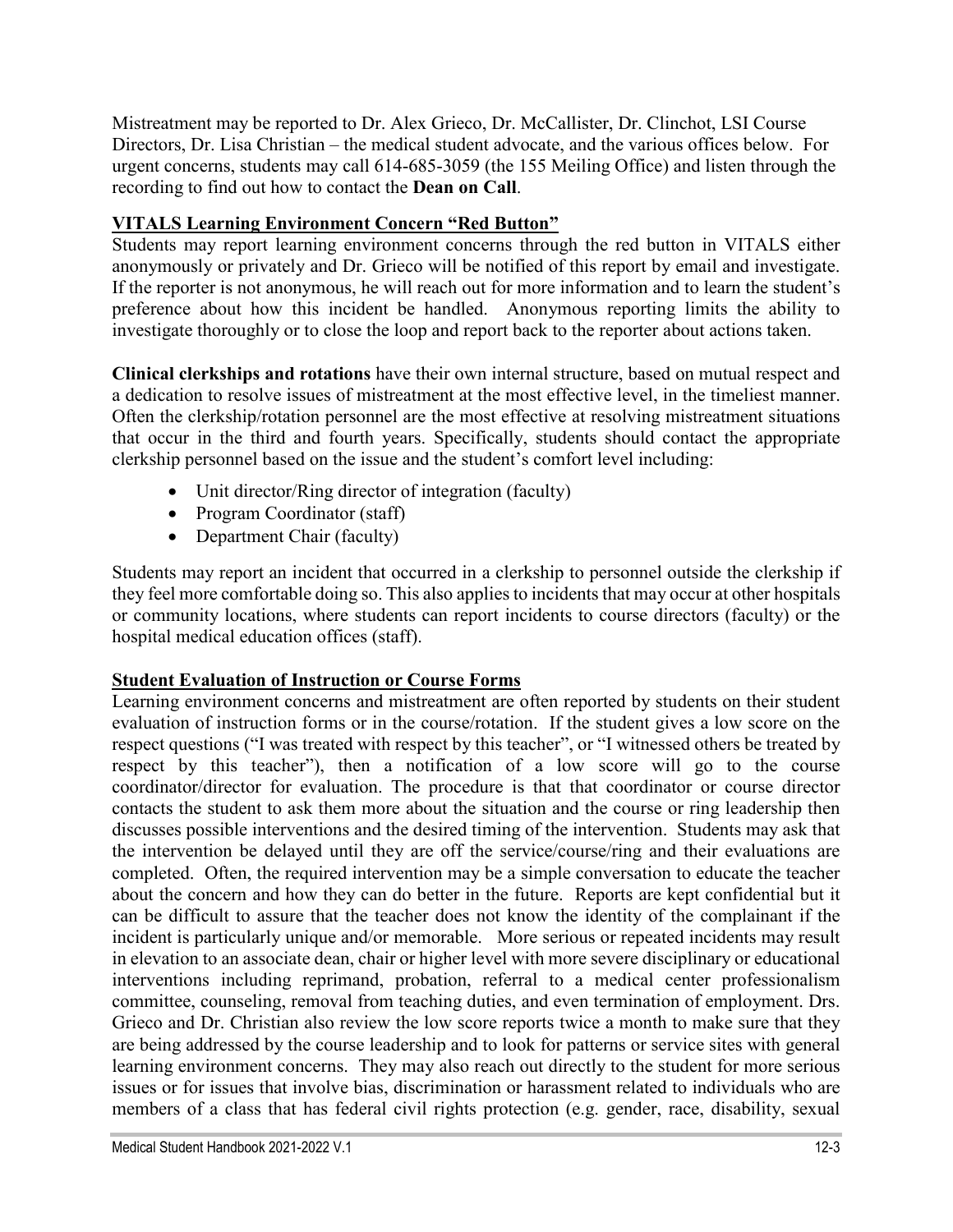orientation, etc.). The university requires the COM to report incidents of bias, discrimination and/or harassment to the Office of Institutional Equity.

#### **OSU Office of Institutional Equity** [https://equity.osu.edu/](https://urldefense.proofpoint.com/v2/url?u=https-3A__equity.osu.edu_&d=DwMFAg&c=k9MF1d71ITtkuJx-PdWme51dKbmfPEvxwt8SFEkBfs4&r=vUfcbFUzRLRIUHyzrDIS9IpeEcB5cbYlwylPdG9q7mo&m=iwLKJGIHTM5PqY1SLBtXJGdYScT8m_V1TLFhbterCEc&s=PWhqSq8bIEJNv9QScrtQEO83mwTPtn0ddtrV2g1FQV8&e=)

The university Office of Institutional Equity exists to help the Ohio State community prevent and respond to all forms of harassment, discrimination, sexual misconduct and retaliation. This new centralized office was recently created by a reorganization of a number of university functions and houses the university's Americans with Disabilities Act (ADA), Affirmative Action and Equal Employment Opportunity (EEO), Protection of Minors, and Title IX functions. University policies and changes to the Student Code of Conduct were updated effective Aug. 1, 2019, to reflect the Office of Institutional Equity.

The Office of Institutional Equity coordinates Ohio State's response to all complaints of harassment, discrimination and sexual misconduct affecting students, employees, graduate associates, appointees, volunteers, visitors, suppliers and contractors, including providing information on rights and options for formal investigation. Intake staff determine whether a reported incident represents a potential infringement of civil rights. A minority of reported cases move on to formal investigation. If a report is not investigated by OIE, it may be passed on to university Student Conduct, Human Resources or returned to the College of Medicine.

The office also provides coordinated support to anyone impacted to help them access on- and offcampus support resources, including confidential resources. Dedicated coordinators help arrange interim measures to ensure continued access to educational and employment opportunities, such as no contact directives, changes in class or work schedule, emergency housing, counseling, and academic support.

Students may report **harassment or discrimination** or **sexual misconduct** directly to the OSU OIE at their website. Or call 614-247-5838 or email [equity@osu.edu.](mailto:equity@osu.edu) This includes incidents of discrimination involving patients as the victim or perpetrator.

#### **Mandated Reporting**

Conversations regarding sexual misconduct, harassment or discrimination against any protected class are private but all employees including faculty and staff must report incidents that are shared with them to the Office of Institutional Equity (which includes Title IX). That office will reach out to the reporter to offer support and discuss options for investigation and action. **Exemptions from mandated reporting include**: Lora Eberhard (as a personal counselor), OSU Counseling and Consultation, Wilce Student Health Center, Student Legal Services, and SARNCO (Sexual Assault Response Network of Central Ohio).

#### **COM Medical Student Advocate**

The student advocate is someone who students can turn to outside of course leadership and the academic administration to seek advice and discuss challenges and learning environment concerns. The student advocate can assist a student to work through difficult events and situations, determine next steps and connect them with appropriate resources as needed. The student advocate plays no role in student performance assessment and evaluation or determination of grades.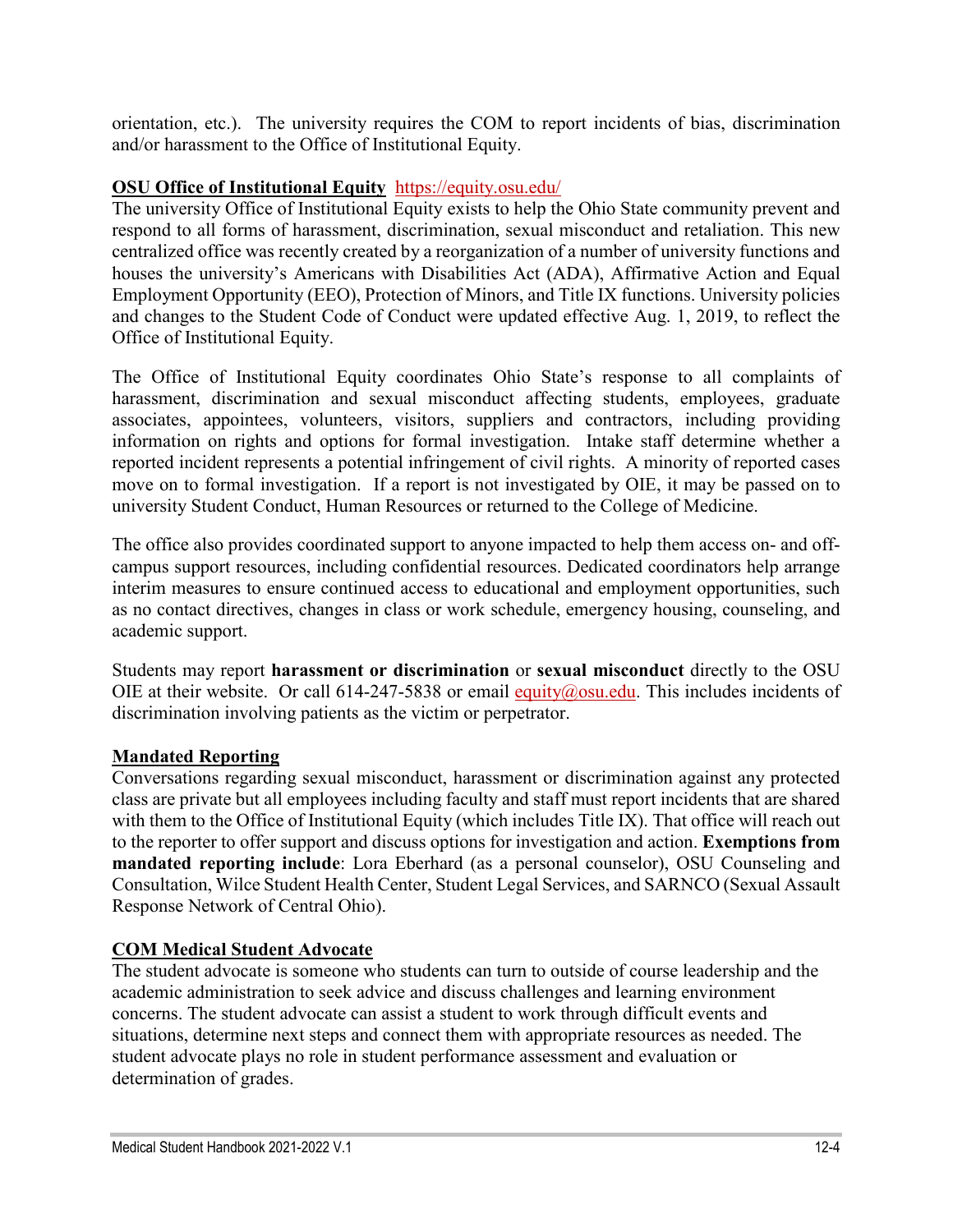The medical student advocate is **Lisa M. Christian PhD**, an associate professor in the Department of Psychiatry & Behavioral Health and Director of the Stress, Behavioral Immunology, and Health Disparities Laboratory in the Institute of Behavioral Medicine Research.

Dr. Christian will have office hour availability on Mondays 12-4, Tuesdays 9-1, and some flexibility for appointments beyond these specific times.

Her contact information is: The Institute for Behavioral Medicine Research, Room 112 460 Medical Center Drive 614-293-0936 email: [Lisa.Christian@osumc.edu](mailto:Lisa.Christian@osumc.edu)

**OSU Graduate and Professional Student Ombudsperson** <https://ombudsman.osu.edu/> The university began providing a new resource for graduate and professional students – an ombudsperson – starting February 1, 2021. **Dr. Rebekah Campos-Astorkiza** is the inaugural ombudsperson for graduate and professional students. She is an associate professor of Hispanic linguistics in the Department of Spanish and Portuguese. The ombudsperson provides an independent, confidential space to be listened to and receive informal counsel and advice. They can help explore options and make decisions by gathering information and resources to aid in the process. They also guide faculty and graduate and professional students in identifying and reframing issues. The ombudsperson helps develop solutions and strategies to resolve conflict by thinking creatively and working with the faculty or student to empower them with the tools to solve problems themselves. In some cases, the ombudsperson might informally mediate and facilitate communication among the parties involved. The university Ombudsperson is another resource available in addition to the COM medical student advocate, Dr. Lisa Christian.

#### **Contact Information:**

Email: [gradombuds@osu.edu](mailto:gradombuds@osu.edu) NOTE: Sensitive or confidential content should not be emailed. Phone: [\(614\) 292-4252](tel:6142922240)

#### **COM Personal Counselor**

In addition to existing University, College, medical center, department, and divisional mechanisms, the College has established a position of Student/Faculty Liaison. Lora Eberhard is available to all students by visiting 138A Meiling (370 W. 9<sup>th</sup> Avenue), calling 614-292-3340 or by sending an e-mail to [lora.eberhard@osumc.edu.](mailto:lora.eberhard@osumc.edu) The Student/Faculty Liaison can direct students to the Honor & Professionalism Council, police, counselors, Associate Dean for Student Life, or other appropriate Associate Deans.

**The OSU Student Advocacy Center** is available by calling 614-292-1111, going to 1120 Lincoln Tower, 1800 Cannon Drive, or by sending an e-mail to [advocacy@osu.edu.](mailto:advocacy@osu.edu) This branch of University Student Affairs is committed to serving students first. It is there to familiarize students with University policies, procedures, and guidelines as well as to assist students in finding information, answering difficult questions, solving problems, and finding solutions to complicated situations.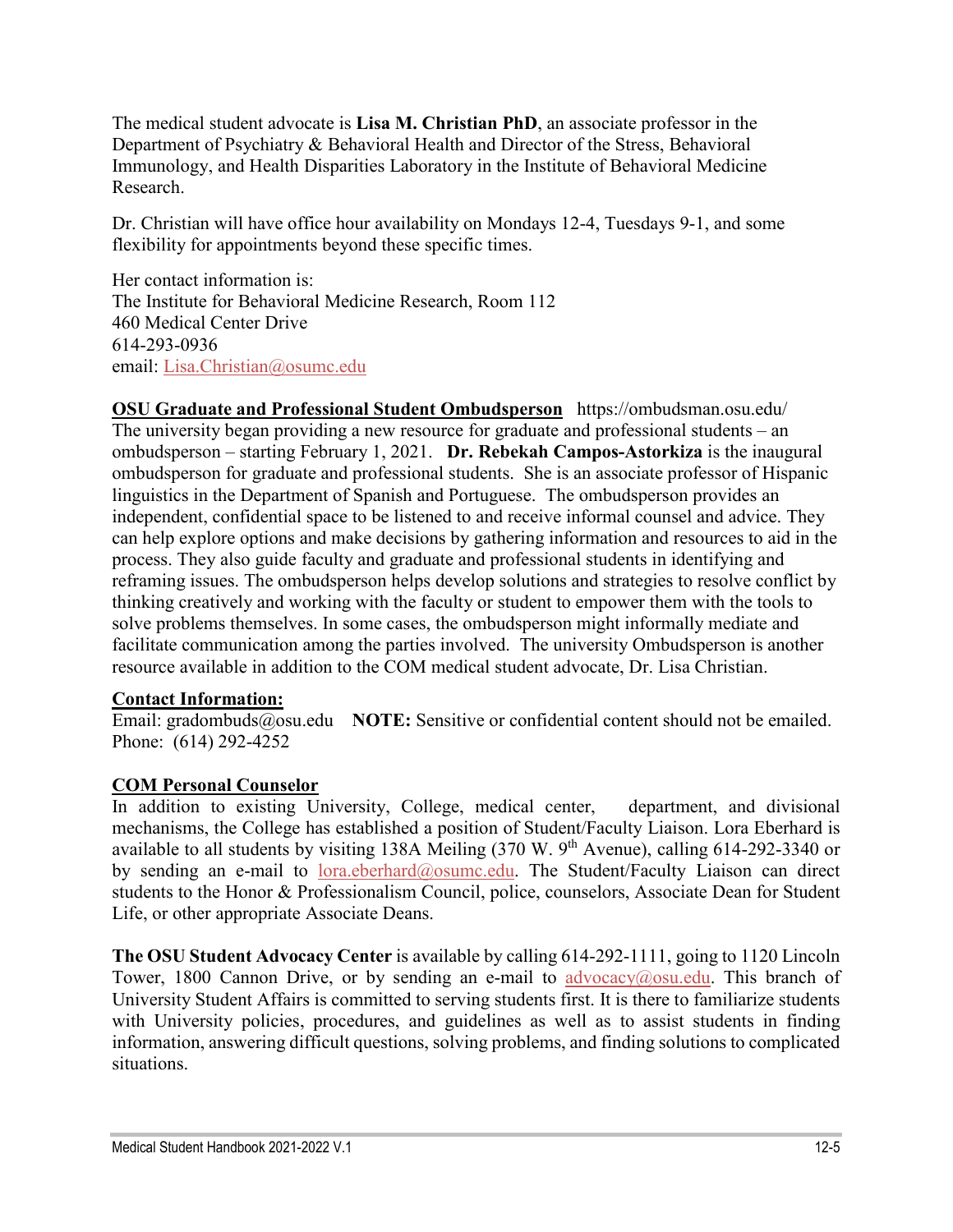#### **Student-to-Student Mistreatment Monitoring for Patterns of Mistreatment or Unhealthy Learning Environments**

#### **Lead.Serve.Inspire Part One, Two and Three Academic Program Committees**

These committees are responsible for reviewing the college and hospital learning environment and making changes to constantly improve it. Patterns of mistreatment that may not be reportable as a specific incident, but are more of an overall pattern or environment are also addressed.

#### **Academic Advancement Committee**

The purpose of the Advancement Committee is to provide communication among representatives from Medical Education, Student Life, and Admissions to identify emerging problems, both for individuals and groups of students, so that the College can be "proactive" in addressing student needs. The Advancement Committee is a subcommittee of the Academic Standing Committee.

#### **Associate Dean for Student Life**

All incidents of mistreatment should be reported to the Associate Dean for Student Life. They may be summarized on a **Mistreatment Incident Report Form** (at the end of this section) or reported via VITALS. This centralized reporting ensures that patterns of mistreatment are known to the College administration and if necessary can be acted on by the Student Life or Medical Education Associate Dean. Mistreatment Incident Report Forms include a description of the problem (who, what, when, where, and how) and what was done to resolve the issue.

### **Mechanisms for Resolution of Reports of Student Mistreatment**

Whenever an incident of mistreatment is reported, the College shall attempt to resolve the issue in a rapid and efficient manner, thereby maintaining a healthy teaching and learning environment. Depending on the incident, a variety of pathways to resolution may be chosen. The majority of the complaints against faculty or residents can be dealt with on a departmental basis, with feedback to the faculty member or resident from the clerkship director or department chair. More complex issues involving hospital personnel, community hospitals, or non-faculty mistreatment incidents may require interaction with departmental or divisional education committees, hospital educational offices, hospital ethics committees, directors of nursing, hospital administrators, or section/division heads.

The Associate Dean for Student Life will monitor the resolution of these incidents to assure that appropriate procedures are followed at all times and, where necessary, refer them to the appropriate University offices and resources.

# **EDUCATIONAL METHODS AIMED AT PREVENTING STUDENT MISTREATMENT**

#### **Student Education**

**The Medical Student Handbook** explains, among other things, issues of abuse, non-cognitive standards, the honor code, student rights, and policies for dealing with abuse issues. It is updated periodically by the Office of Student Life and available on the College's website.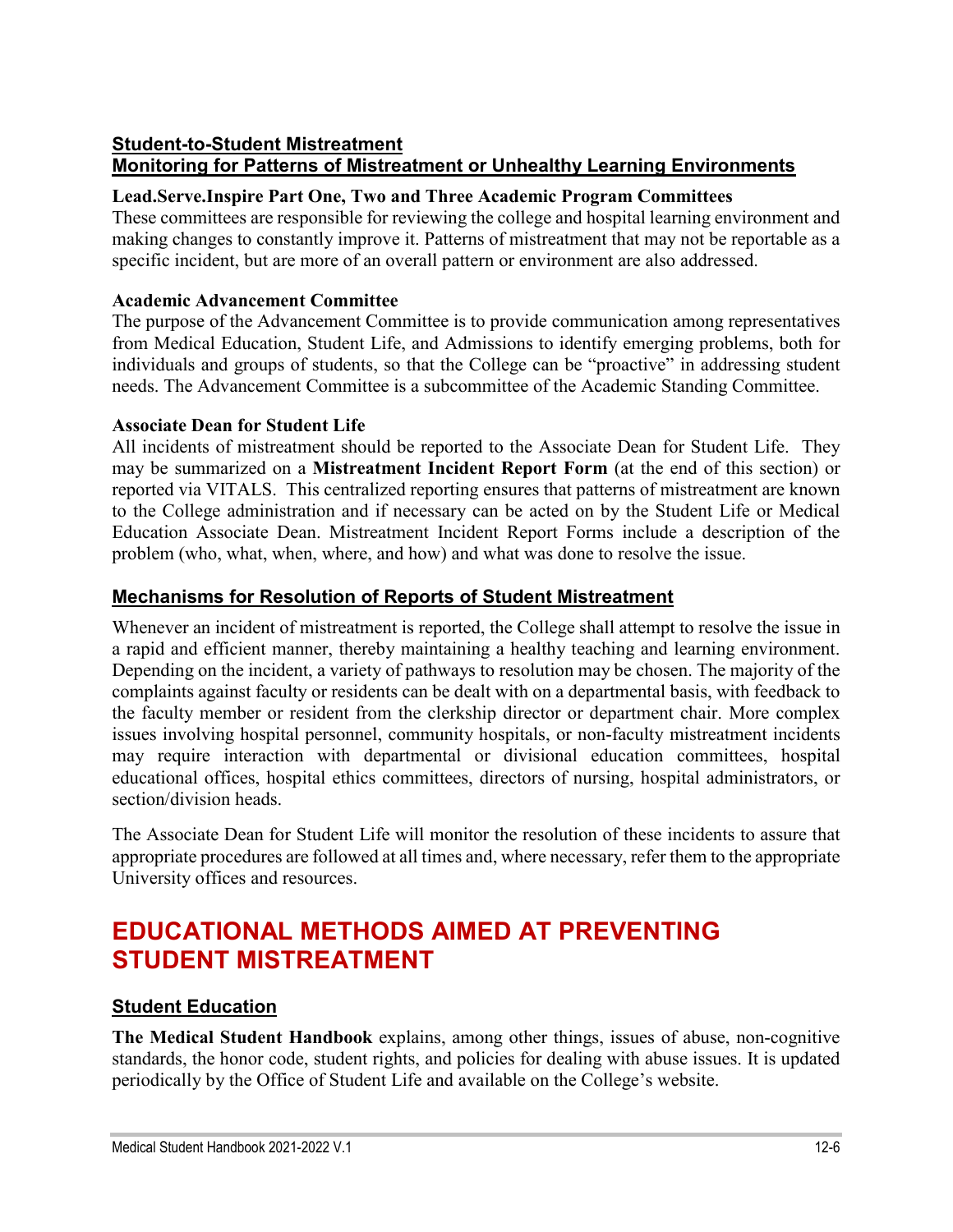**The Lead.Serve.Inspire. Part One Curriculum** includes modules, required of all Med 1 and 2 students, on the topic of mistreatment. Specific readings, lectures, and small-group, case-based learning events are designed to address a wide variety of issues related to mistreatment: human development; sexuality; ethics; violence; dependency; diversity (e.g., cultural, spiritual, gender, ethnic, gender identity and sexual orientation); disability and stress.

**Parts Two and Three.** Statements of what constitutes mistreatment and mechanisms for resolving mistreatment issues are printed in the Part Two and Three Academic Program Handbooks, in individual ring syllabi, and in residency program training material.

## **Staff Education**

**Hospital Staff.** Since residents and nurses do not work directly for the College, but work for OSU Wexner Medical Center, the College will suggest to the hospital, and to the individual residency programs, activities that they may wish to undertake to sensitize their staff to student abuse. Staff should be educated as to the prevalence and types of mistreatment that have been reported specific to the College of Medicine. A copy of the current policy will be available to all department offices and attending OSU faculty.

**Attending Physicians and Residents.** The Faculty Teaching Handbook contains sections on the learning environment and student mistreatment. The College policy on mistreatment is provided to all staff via web-based information and hard copy in each department. Policies on student mistreatment and harassment with each resident and fellow during the orientation session that occurs yearly.

Specific actions that attending physicians and residents can take to ensure a professional and mistreatment-free environment include:

- 1. Be certain that all members of the healthcare team know their roles and expectations, incidents of mistreatment are discussed, and that students know the appropriate mechanisms by which they can report unprofessional behavior.
- 2. When house staff, faculty, or attending physicians hear racial, sexist, or gender jokes and comments, they are directed to tell the person making such comments that they consider them inappropriate and unprofessional.
- 3. Be certain to welcome students of all genders and ethnicity to a given service and to create a comfortable environment for them, and assure them that they have the same opportunities and responsibilities as others on the service.
- 4. Welcome students as learners and realize that learners are nervous and vulnerable when they are beginning to learn something new. Help break the cycle of "acculturation" that has persisted in the past, which is exemplified by such statements as, "When I was in medical school, I was treated poorly, and you should expect the same."
- 5. All healthcare team members should speak respectfully and honestly so that students are not shocked or disappointed in the way they talk about patients in private.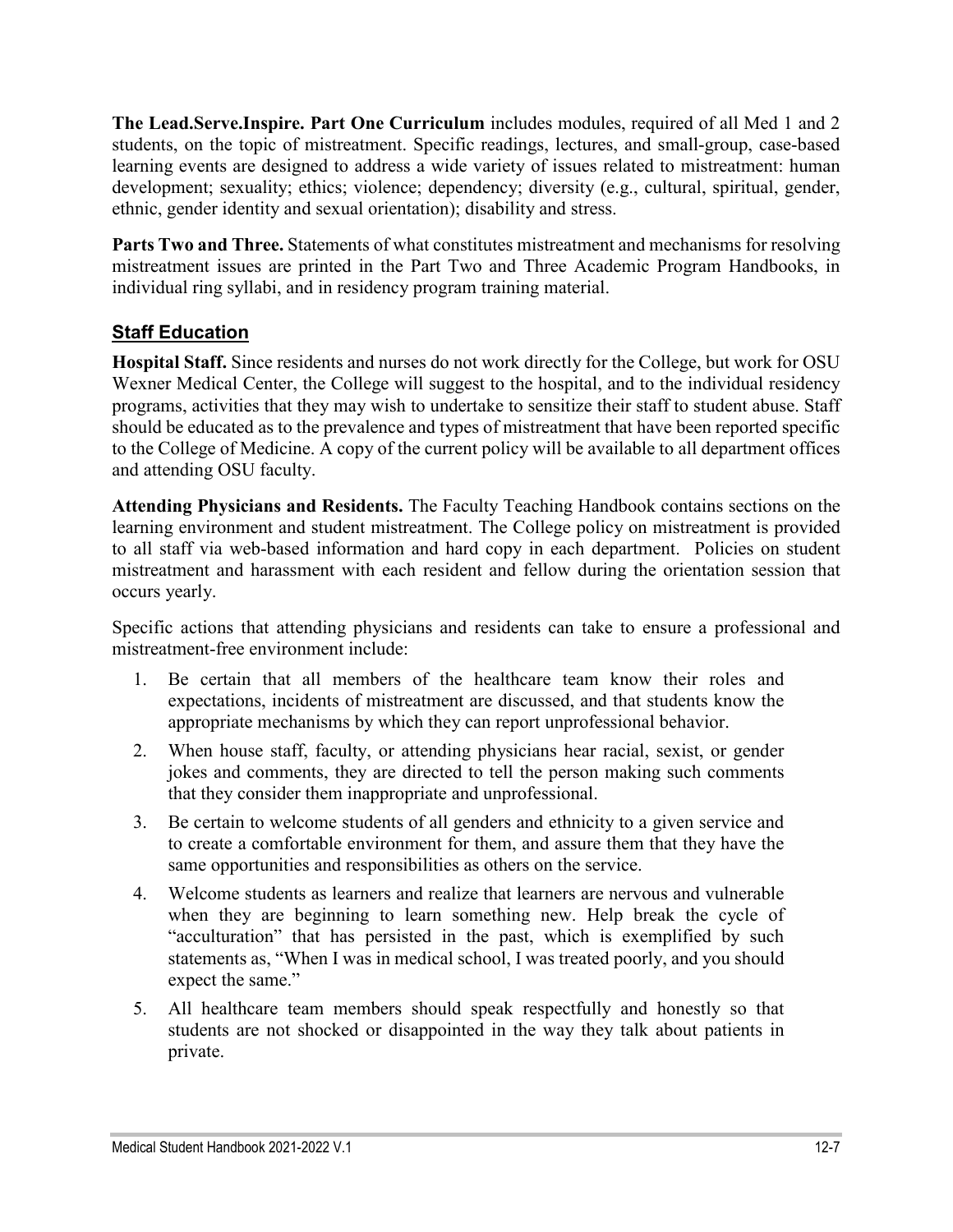- 6. Work professionally with gay, lesbian, bisexual, and transgender students and avoid remarks that would make them uncomfortable. Respectfully ask about and use preferred pronouns.
- 7. Treat residents and interns kindly and professionally so that they will treat students in the same way.
- 8. During monthly or other regularly called meetings, include opportunities for residents to communicate and exchange information on their working environment and their educational programs.
- 9. When designing or redesigning ring, rotation or faculty evaluation processes, be sure to include items on mistreatment and use the results of these evaluations for constructive criticism as well as praise for attending and residents' behavior.
- 10. Establish an e-mail address whereby house staff can communicate questions and concerns to be addressed directly and confidentially.

**Student Life Office.** In addition to other student services and housing the student/faculty liaison position, the Office of Student Life will report major College policy changes designed to address abusive situations to the hospitals and departments.

# **OSU WHISTLEBLOWER POLICY–POLICY 1.40**

The Ohio State University encourages all faculty, staff, students and volunteers, acting in good faith, to report suspected or actual wrongful conduct. The university is committed to protecting individuals from interference with making a protected disclosure and from retaliation for having made a protected disclosure or for having refused an illegal order as defined in this policy. University faculty, staff, students, or volunteers may not retaliate against an individual who has made a protected disclosure or who has refused to obey an illegal order.

University faculty, staff, students, or volunteers may not directly or indirectly use or attempt to use the official authority or influence of their positions or offices for the purpose of interfering with the right of an individual to make a protected disclosure to the individual's immediate supervisor or other appropriate administrator or supervisor within the operating unit, or other appropriate university official about matters within the scope of this policy. It is the intention of the university to take whatever action may be needed to prevent and correct activities that violate this policy.

#### **Reporting Violations:**

Additional avenues for reporting concerns include:

- 1. Academic misconduct matters–Office of Academic Affairs, 614-292-5881
- 2. Athletics matters–Department of Athletics, Compliance, 614-292-2681
- 3. Criminal matters–University Police, 614-292-2121, or local law enforcement at regional campuses
- 4. Employment matters–Office of Human Resources, Employee and Labor Relations, 614- 292-2800
- 5. Financial matters–Office of Business and Finance, Internal Audit, 614-292-9680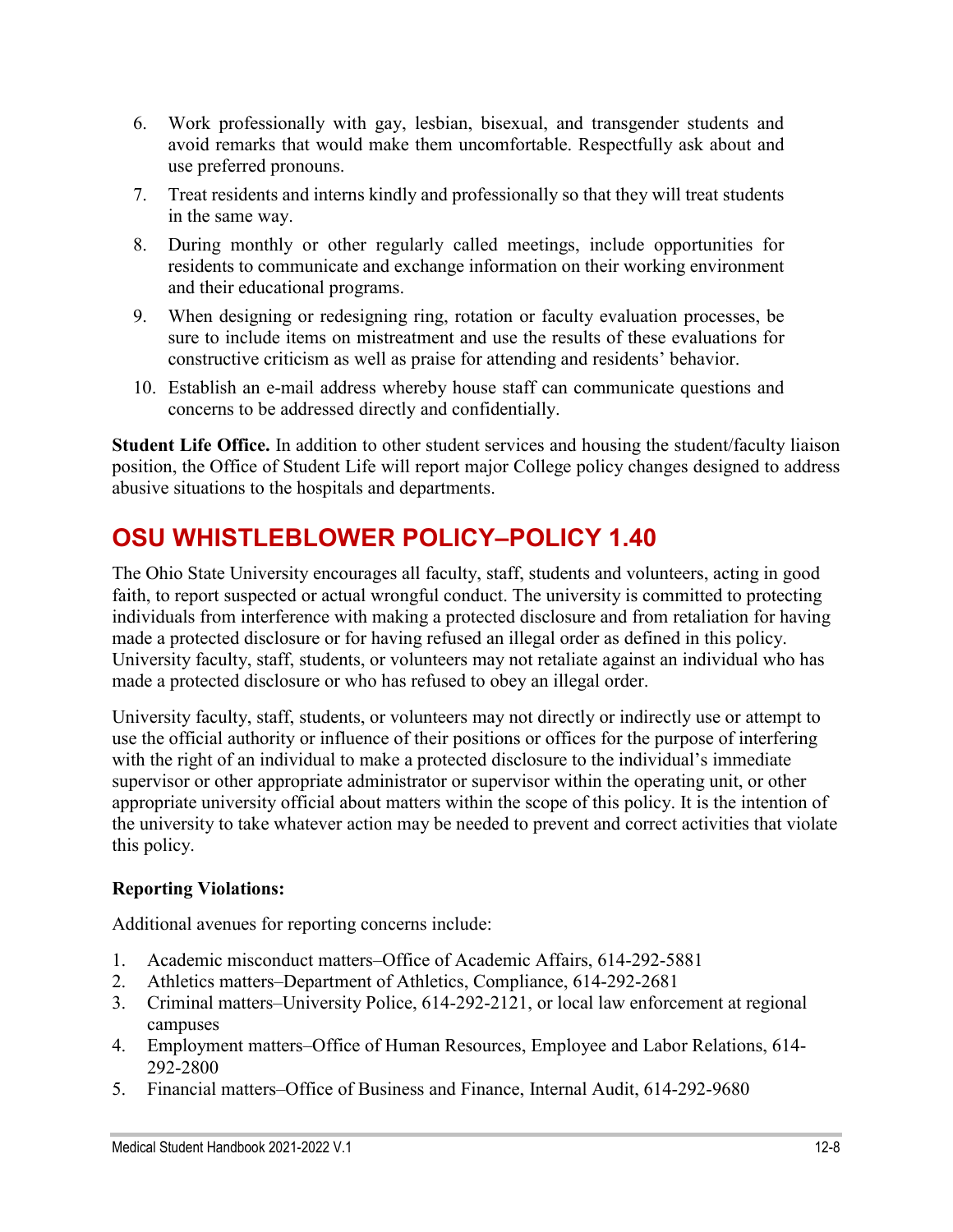- 6. Legal matters–Office of Legal Affairs, 614-292-0611
- 7. Medical Center healthcare matters, OSUMC Compliance Office, 614-293-2781
- 8. Research related concerns Students may report research related concerns including mistreatment by a research mentor or staff, neglect by mentor, unethical research practices, noncompliance or disputes about attribution and authorship to Dr. Ginny Bumgardner, associate dean of medical student research education (Ginny.Bumgardner@osumc.edu). Other avenues for reporting include the Office of Research, Responsible Research Practices, 614-688-8457 or through the OSU EthicsPoint anonymous reporting line. <https://secure.ethicspoint.com/domain/media/en/gui/7689/index.html>
- 9. Student matters–All matters involving students, in the non-student-employment setting, not covered by the offices listed above–Office of Student Life, Student Conduct, 614-292-0748
- 10. All other matters–Office of Human Resources, Employee and Labor Relations, 614-292- 2800

# **EXISTING APPLICABLE NATIONAL, PROFESSIONAL, UNIVERSITY, AND COLLEGE POLICIES AND OFFICES**

- American Medical Association Section on Medical Schools/AMA Student and Residency Sections.
- Office of Student Life of The Ohio State University written policy on the climate of mutual respect in the workplace.
- The OSU Student Advocacy Center is available by calling 614-292-1111; going to 1120 Lincoln Tower, 1800 Cannon Drive; or by sending an e-mail to [advocacy@osu.edu.](mailto:advocacy@osu.edu)
- The College of Medicine counselor is available by calling 614-292-3340 or by coming to 138A Meiling Hall (370 W. 9<sup>th</sup> Avenue). A policy of privacy and confidentiality is maintained.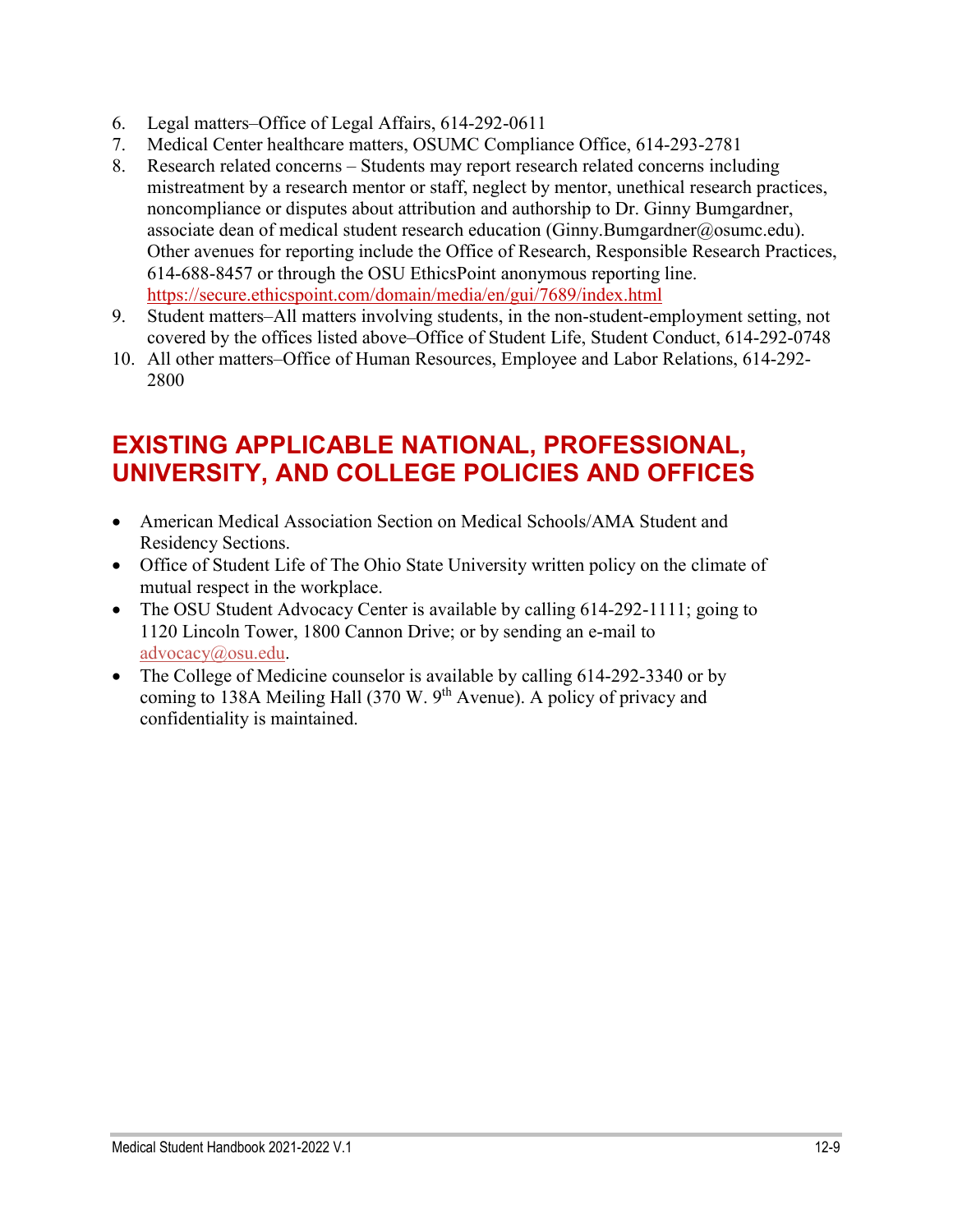# **TEACHING AND LEARNING ENVIRONMENT INCIDENT REPORT FORM**

#### **Please complete and forward this form marked CONFIDENTIAL to:**

Associate Dean for Student Life 155 Meiling Hall  $370$  W.  $9<sup>th</sup>$  Avenue Columbus, OH 43210

1. When and where did the incident occur?

Date:

Location:

#### 2. Who was involved in the incident? Please provide names and positions.

#### **Does the complainant wish to remain anonymous? \_\_\_ Yes \_\_\_ No**

Action cannot be taken on individual anonymous complaints. Anonymous complaints will be filed and reviewed to monitor for patterns of mistreatment.

3. Who witnessed the incident?

4. What occurred in the incident?